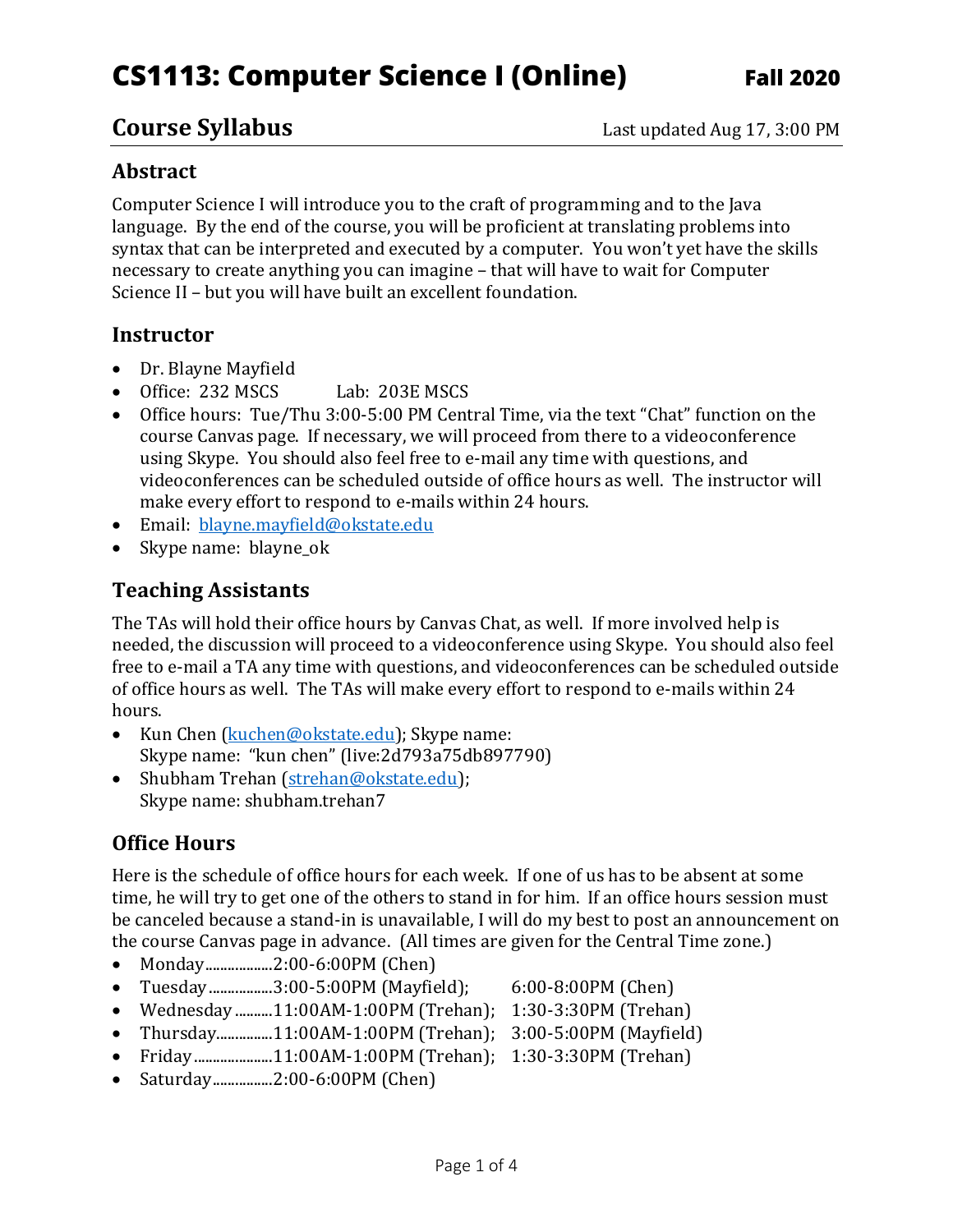## **Objectives**

- Use variables, control structures, arrays and method definitions to produce useful textbased programs that solve both toy and real-world problems.
- Design well-structured, encapsulated, self-documenting code that can be maintained, updated, and improved as the course progresses.
- Demonstrate robust code that responds gracefully to errors and unexpected user behavior.
- Choose appropriate data structures and data types for representing problems, explain the rationale for such decisions, and express the underlying computational and memory processes that pertain to the various choices.

### **Course Meetings**

No meetings for the online course. Lecture videos will be posted to Canvas; most will be videos by Dr. Christopher Crick.

#### **Text**

The text is online and available from the course Canvas page. When you first pull up the readings from the course page, you will have to purchase access to the online text.

# **Grading**

- Participation activities...............10%
- Challenge activities.......................10%
- Lab assignments ...........................30%
- Final independent project........20%
- Midterm and final exams..........30%

You will have the opportunity to complete additional lab assignments for extra credit.

#### **Grade Breakdown**

- A............................90%
- B............................80%
- C............................70%
- D............................60%

The instructor reserves the right to curve these percentages downwards if necessary, but they will not be curved upwards. If you score 90.0%, you will earn an A.

#### **Policies**

 Readings include participation and challenge activities, which should be carried out as you read the online text. Each unit also includes a number of lab programming exercises. All of these are due on specific dates, ordinarily on the Monday after the period scheduled for covering the material.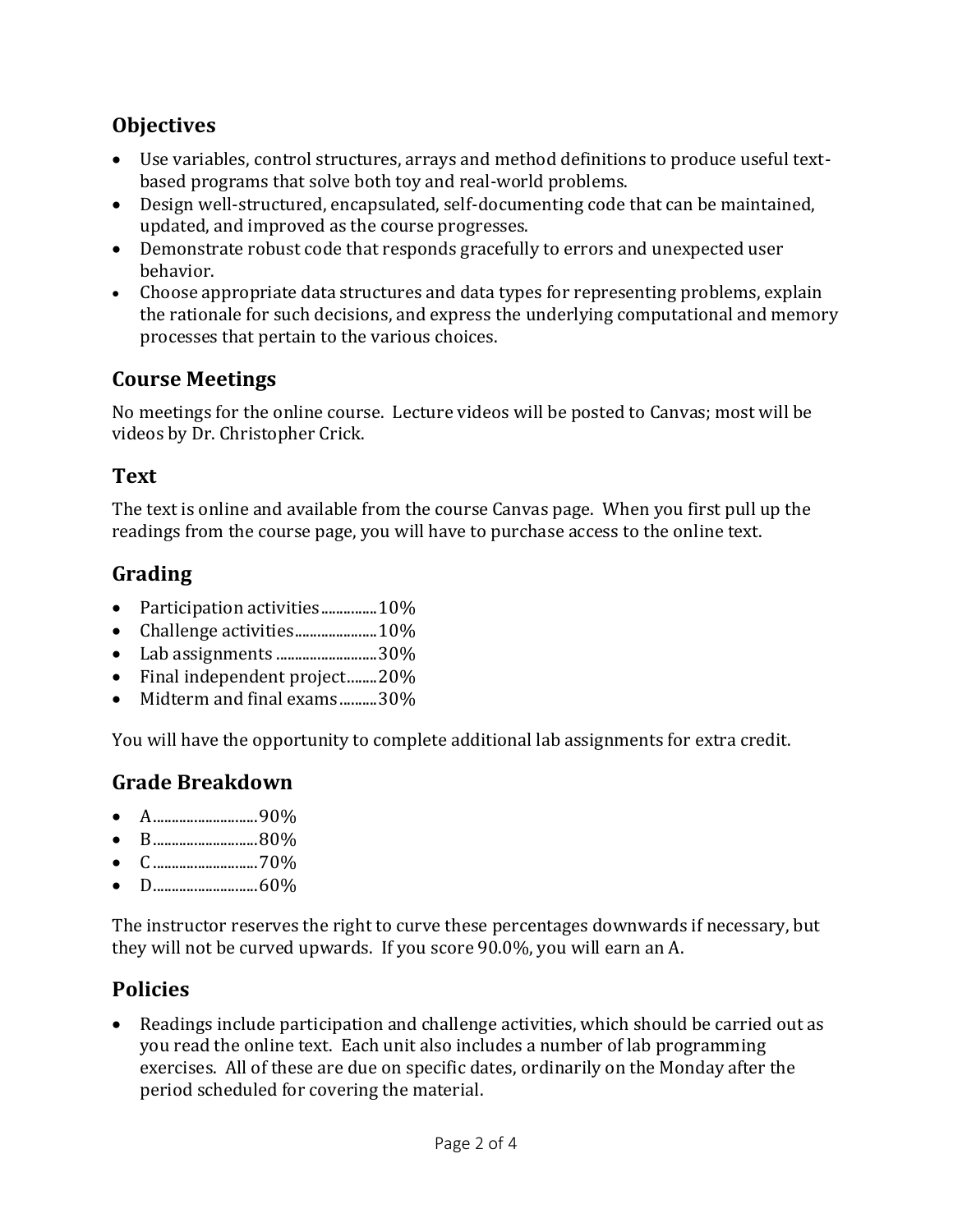- Throughout most of the course, work will be submitted through the online interface. However, you will have to install your own Java compiler and produce code independently for the final project.
- The project is a text-based two-player board or card game. About halfway through the course, you will receive instructions about the project expectations, and the last weeks of the course involve progressive submissions of increasingly-functional code.
- There will be two exams, a midterm and a comprehensive final. Together, these will account for 30% of your grade, and the final counts for twice as much as the midterm. Online exam proctoring will be provided through *Examity*, and you are responsible for completing each exam by its due date.
- Academic integrity is taken very seriously. You are permitted (and indeed encouraged) to discuss the course material with fellow students in general terms on the Canvas discussion board, but the programs you write must be your own. **Code copied from each other or found on the net will result in an automatic zero**, and depending on the egregiousness of the offense may result in earning an 'F!' for the course and facing academic disciplinary measures.
- That said, you are welcome to copy code from your own previous assignments, from programming snippets that we go over in lecture, or from the textbook.

# **Class schedule**

- Weeks 1 2 (Aug 17 Aug 30).................Unit 1: Introduction to Java
- Weeks 3 4 (Aug 31 Sep 13)..................Unit 2: Variables / Assignments
- Weeks 5 6 (Sep 14 Sep 27)..................Labor Day holiday and Unit 3: Branches
- Weeks  $7 8$  (Sep 28 Oct 11): ....................Unit 4: Loops
- Weeks 9 10 (Oct 12 Oct 25):...............Midterm and Unit 5: Arrays
- Weeks  $11 12$  (Oct  $26 Nov 8$ )................Unit 6: User-Defined Methods
- Weeks  $13 14$  (Nov 9 Nov 22)..............Unit 7: Objects and Classes
- $\bullet$  Week 15 (Nov 23 Nov 29)...........................Thanksgiving holiday
- Weeks 16 17 (Nov 30 -Dec 11) .............Final project and final exam

# **Due dates**

- Sep 8 ...............Unit 1 coursework due
- Sep 21..............Unit 2 coursework due
- Oct 5................Unit 3 coursework due
- Oct 16 ............. Midterm due
- Oct 19 ............. Unit 4 coursework due
- Oct 23............. Final project milestone (board printout) due
- Nov 2............... Unit 5 coursework due
- Nov 6................ Final project milestone (player input) due
- Nov 16............. Unit 6 coursework due
- Nov 20............Final project milestone (computer moves) due